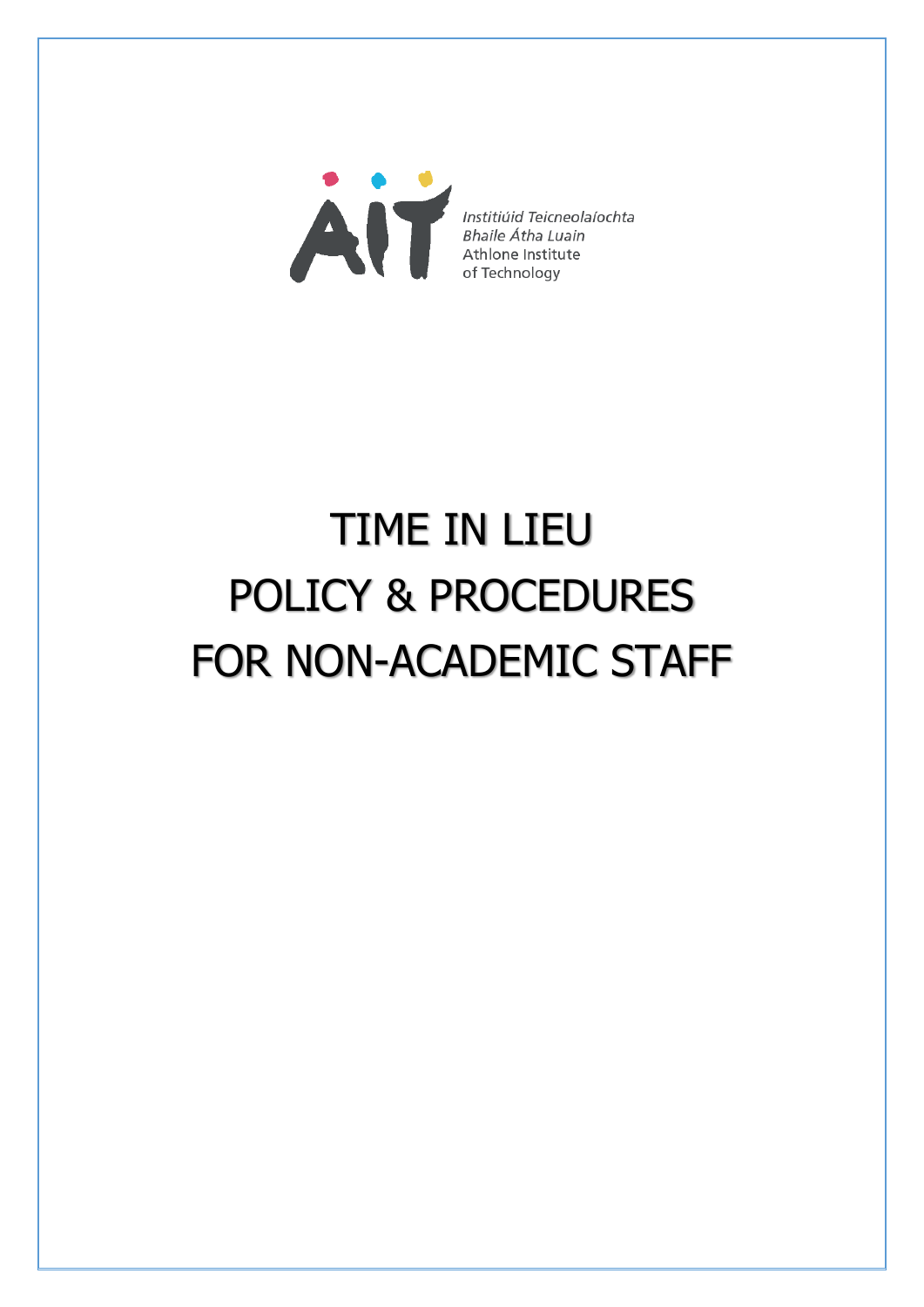

# **DOCUMENT CONTROL VERSION & REVISION HISTORY**

| <b>Version</b><br><b>Number</b> | <b>Revision Date</b>        | <b>Approved by</b><br><b>EMT</b> | <b>Revision Date</b> |
|---------------------------------|-----------------------------|----------------------------------|----------------------|
| Version I                       | September 2018<br>(created) | 30/10/2018                       | 01 November 2020     |
|                                 |                             |                                  |                      |
|                                 |                             |                                  |                      |
|                                 |                             |                                  |                      |
|                                 |                             |                                  |                      |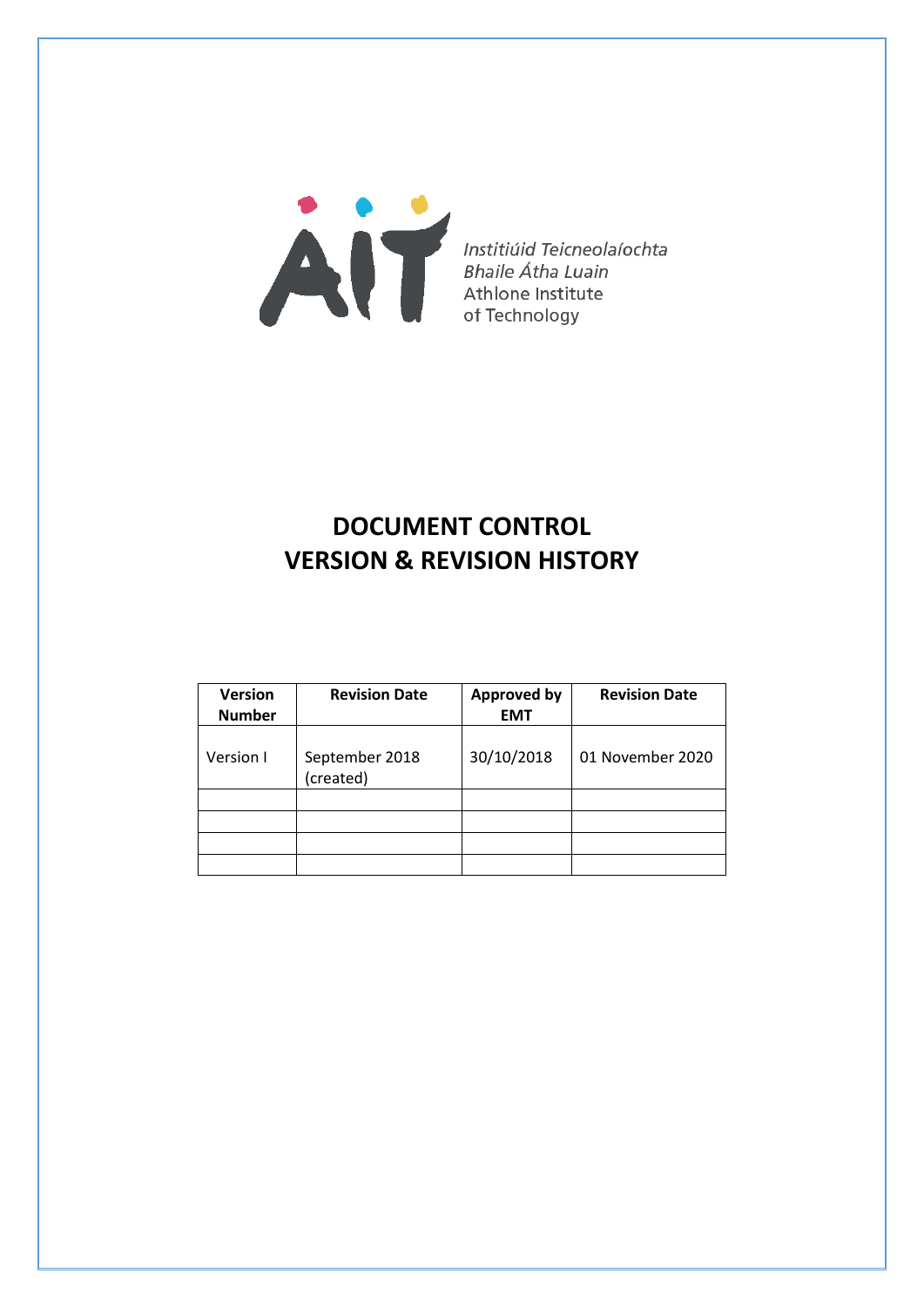#### **1. INTRODUCTION**

**1.1** Provision exists in certain circumstances for Time in Lieu to be granted within the Institute.

#### **2. PURPOSE**

The purpose of this policy is to ensure that:

All managers and staff have an understanding of the use of 'Time in Lieu' arrangements in the Institute.

All managers and staff are aware of the procedures for the approval for 'Time in Lieu' and monitoring of such arrangements.

To ensure that the policy is operated consistently.

## **3. SCOPE**

All Time in Lieu must be approved by your Line Manager for a specific purpose which directly relates to one's job, but time in lieu must not be approved for travel.

## **4. GENERAL PRINCIPLES**

**4.1** An employee may be requested to work additional hours due to a shortage of staff/increased levels of work on a day to day basis during peak periods of activities.

**4.2** Time in Lieu may be granted as follows:

On a 'flat rate' (i.e. time for time) except for Public Holidays and Sundays where Time in Lieu will be granted on a 'flat rate plus one-half rate' (i.e. time for time plus half)

Time in Lieu should only be approved on the basis that the staff member is required to be in attendance outside of normal working hours (rostered hours).

A **minimum of 15 minutes** Time in Lieu can be preapproved by the Line Manager. Anything less than 15 minutes must not be sanctioned as Time in Lieu.

Applications to *avail* of leave due to Time in Lieu accrued should not be approved at periods where a section is particularly busy e.g. commencement of the academic year, examination or registration periods etc.

The Time in Lieu period will run from 01 January to 31 December each year. All Time in Lieu accrued during this period must be taken within the same period otherwise it will be forfeited.